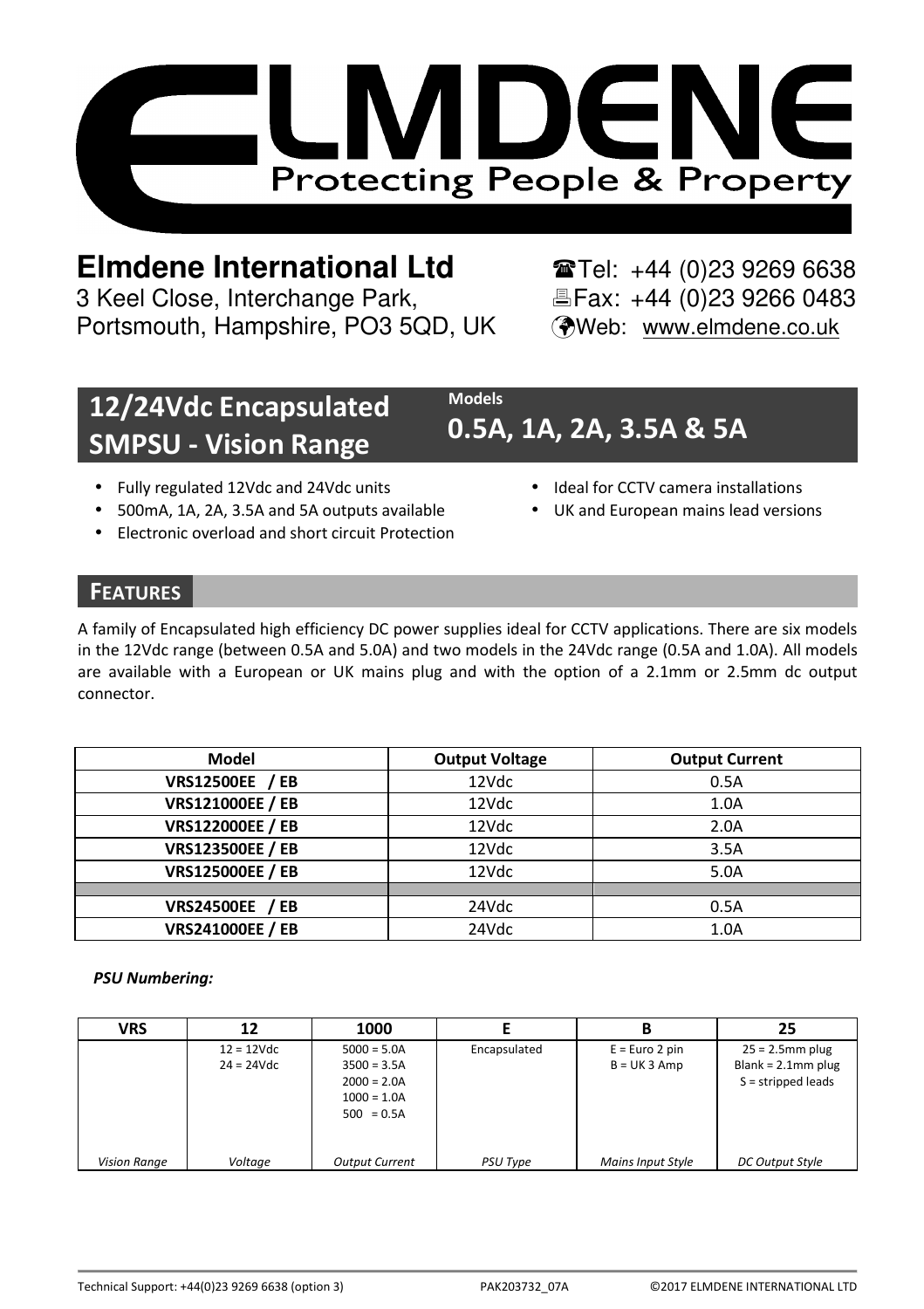

### **OPERATION**

This unit is intended for use by Service Personnel only - There are NO USER SERVICEABLE parts inside. Suitable for internal use only. Equipment fitted with a 3 pin mains plug must be earthed.



#### *Output Connections:*

1) DC Plug: 2.1 or 2.5mm Power Plug – 10.0mm barrel length



2) Stripped Leads

| Black and White stripe | - | Positive (+ve) |
|------------------------|---|----------------|
| Black                  | - | Negative (-ve) |

### **MAINTENANCE**

There is no regular maintenance required of the PSU other than periodic testing. If the output of the PSU fails the cause of the failure should be investigated e.g. short circuit load. The fault should be rectified before restoring power to the PSU. If a fuse in the UK mains plug needs to be replaced, ensure the correct fuse rating and type is used.

### **DISPOSAL OF PRODUCT AT END OF LIFE**

This product falls within the scope of EU Directives 2012/19/EU Waste Electrical and Electronic Equipment (WEEE). At the end of life, the product must be separated from the domestic waste stream and disposed via an appropriate approved WEEE disposal route in accordance with all national and local regulations.

*For more information see: www.recyclethis.info*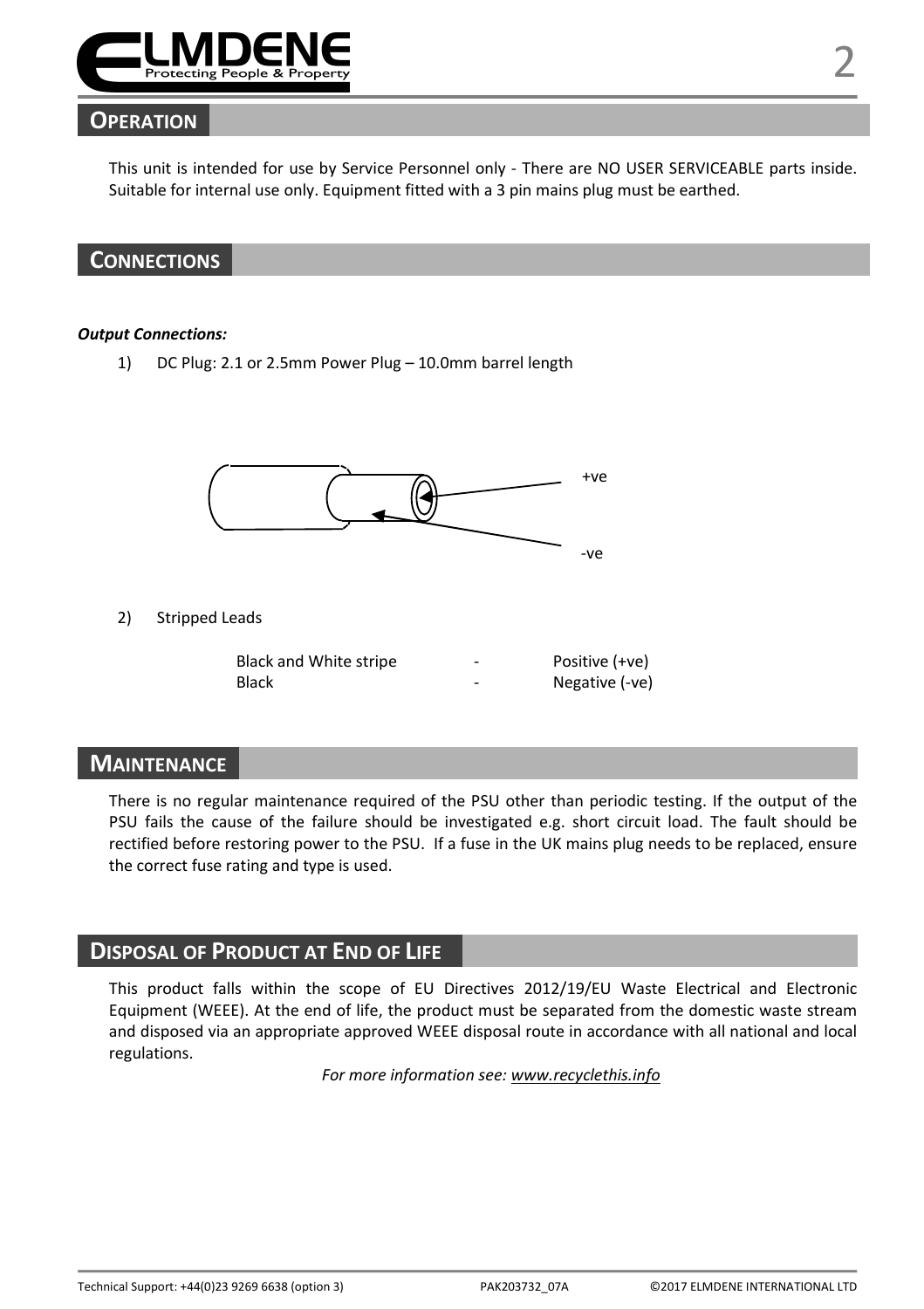

### **COMPLIANCE**

### This product meets the essential requirements of the following EU Directives:

| Low Voltage: | 2014/35/EU | RoHS <sub>2</sub> : | 2011/65/EU |
|--------------|------------|---------------------|------------|
| EMC:         | 2014/30/EU | WEEE:               | 2012/19/EU |

### **SPECIFICATION**

#### **Input Specification**

| Voltage (rated)             | 100-240Vac                                            |
|-----------------------------|-------------------------------------------------------|
| Voltage (operating)         | 90-264Vac                                             |
| Frequency                   | 50-60Hz                                               |
| Mains Input Fuse            | 3.0A 250vac HRC (UK version only)                     |
| Max Mains Input Current     | 2.0A max (depending on model & input voltage)         |
| <b>Output Specification</b> |                                                       |
| Voltage                     | 11.4-12.6Vdc (12.0Vdc nom) / 22.8-25.2Vdc (24Vdc nom) |
| Max load current            | 0.5, 1.0, 1.5, 3.5 or 5.0A continuous                 |
| Ripple                      | 120 mV pk-pk max                                      |
| Load output Fuse            | See Model Specification Table below                   |
| Overload                    | Electronic shutdown                                   |

### *Note: In the event of a shutdown, the PSU may need to be disconnected from the load for at least 20secs, before reconnecting.*

#### **Mechanical**

| Model                   | External Dimensions - excluding mounting lugs:<br>$L \times W \times H$ (mm) |
|-------------------------|------------------------------------------------------------------------------|
| VRS12500EE / EB         | 65 x 45 x 25                                                                 |
| <b>VRS121000EE / EB</b> | 65 x 45 x 25                                                                 |
| <b>VRS122000EE / EB</b> | 78 x 52 x 25                                                                 |
| VRS123500EE / EB        | 100 x 50 x 30                                                                |
| VRS125000EE / EB        | 110 x 50 x 30                                                                |
| VRS24500EE / EB         | 65 x 45 x 25                                                                 |
| VRS241000EE / EB        | 65 x 45 x 25                                                                 |

#### **Environmental**

Temperature 0 to +40°C (operating) -20 to +75°C (storage)